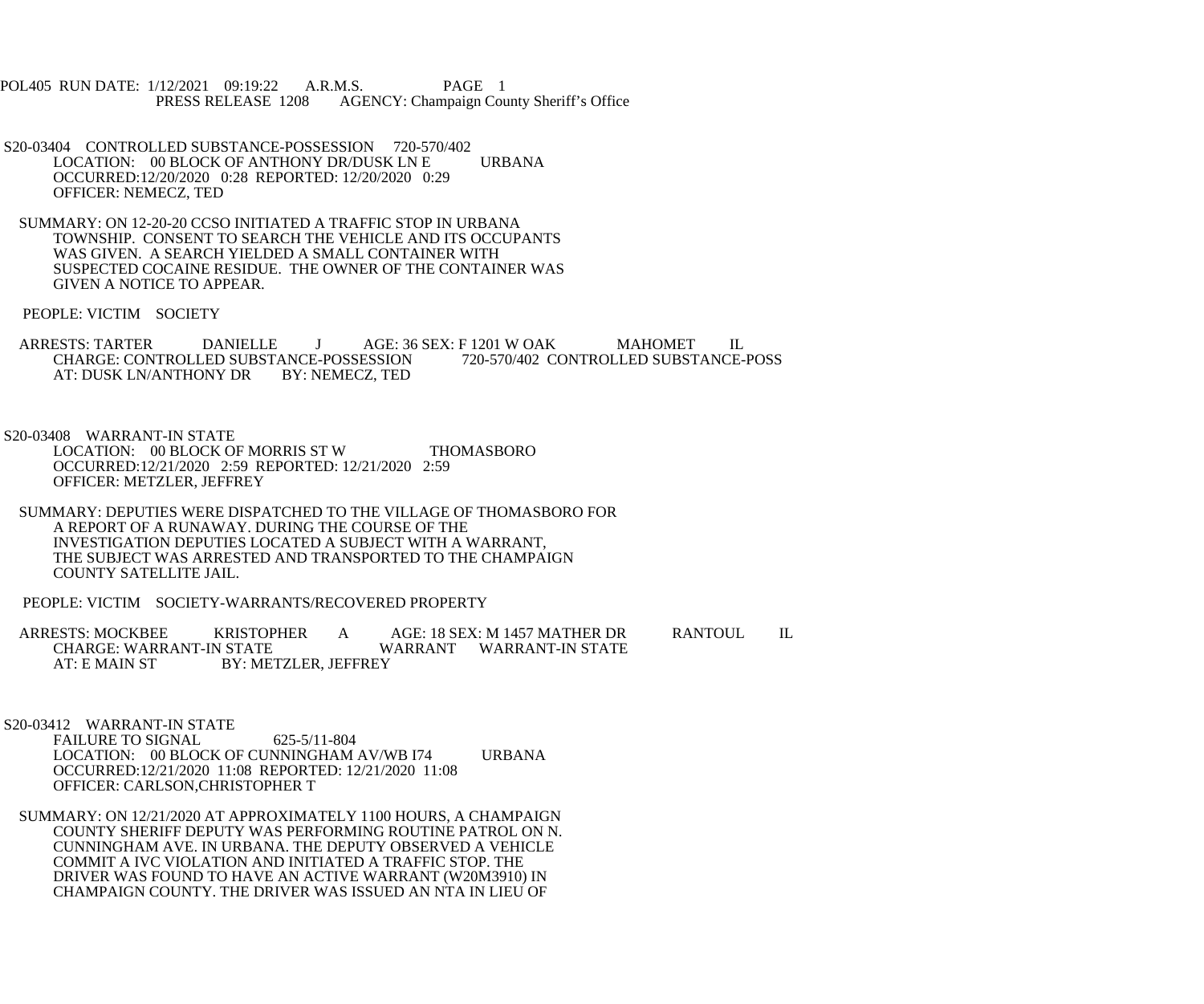POL405 RUN DATE: 1/12/2021 09:19:22 A.R.M.S. PAGE 2<br>PRESS RELEASE 1208 AGENCY: Champaign Cou AGENCY: Champaign County Sheriff's Office A CUSTODIAL ARREST PER CURRENT COVID-19 PROTOCOLS.

 PEOPLE: VICTIM SOCIETY-WARRANTS/RECOVERED PROPERTY OFFENDER AGE: 31 SEX: M

ARRESTS: PETTIGREW LARRY DALE AGE: 31 SEX: M 33 E BEARDSLEY AVE CHAMPAIGN IL<br>CHARGE: WARRANT-IN STATE WARRANT WARRANT-IN STATE CHARGE: WARRANT-IN STATE WARRANT WARRANT-IN STATE AT: CUNNINGHAM AV/I74 BY: CARLSON,CHRISTOPHER T BY: CARLSON, CHRISTOPHER T

S20-03413 DISORDERLY CONDUCT-ALL OTHER 720-5/26-1 LOCATION: 00 BLOCK OF MIDDLETOWN DR MAHOMET TOWNSHIP OCCURRED:12/21/2020 15:45 REPORTED: 12/21/2020 15:49 OFFICER: JAMES, ALEXANDER

 SUMMARY: ON 12/21/20, AT APPROXIMATELY 1656 HOURS, CHAMPAIGN COUNTY DEPUTIES WERE DISPATCHED FOR A REPORT OF A DISORDERLY SUBJECT THAT WAS POSSIBLY INTOXICATED AND BEING VERBAL WITH ANOTHER PARTY. AFTER INVESTIGATION, THE SUBJECT WAS ISSUED A NOTICE TO APPEAR FOR DISORDERLY CONDUCT AND RELEASED ON SCENE.

 PEOPLE: VICTIM SOCIETY VICTIM AGE: 32 SEX: F MAHOMET IL

ARRESTS: CLARK TRAVIS SCOTT AGE: 39 SEX: M 2006 MIDDLETOWN DR #220 MAHOMET IL CHARGE: DISORDERLY CONDUCT-ALL OTHER 720-5/26-1 DISORDERLY CONDUCT-ALL OT CHARGE: DISORDERLY CONDUCT-ALL OTHER<br>AT: MIDDLETOWN DR BY: JAMES, ALEX BY: JAMES, ALEXANDER

S20-03414 THEFT OVER \$500 720-5/16-1 LOCATION: 00 BLOCK OF MARKET ST E SADORUS OCCURRED:12/18/2020 8:00 REPORTED: 12/21/2020 16:27 OFFICER: FERRIMAN, RICHARD

 SUMMARY: RP CALLED TO REPORT HIS RED SWISHER 22 TON LOG SPLITTER STOLEN. RP KNEW THERE WAS AN INDIVIDUAL IN TOWN THAT HAD BEEN CAUGHT STEALING ITEMS AND THOUGHT THAT SUSPECT COULD BE INVOLVED. RP HAD NO PROOF THE SUSPECT WAS INVOLVED. THE LOG SPLITTER WAS ENTERED INTO LEADS AS STOLEN.

PROPERTY: STOLEN 1 TOOL

 OFFENDER AGE: 40 SEX: M VICTIM AGE: 65 SEX: M SADORUS IL

 S20-03415 DRIVING UNDER SUSPENDED LICENSE 625-5/6-303 WARRANT-IN STATE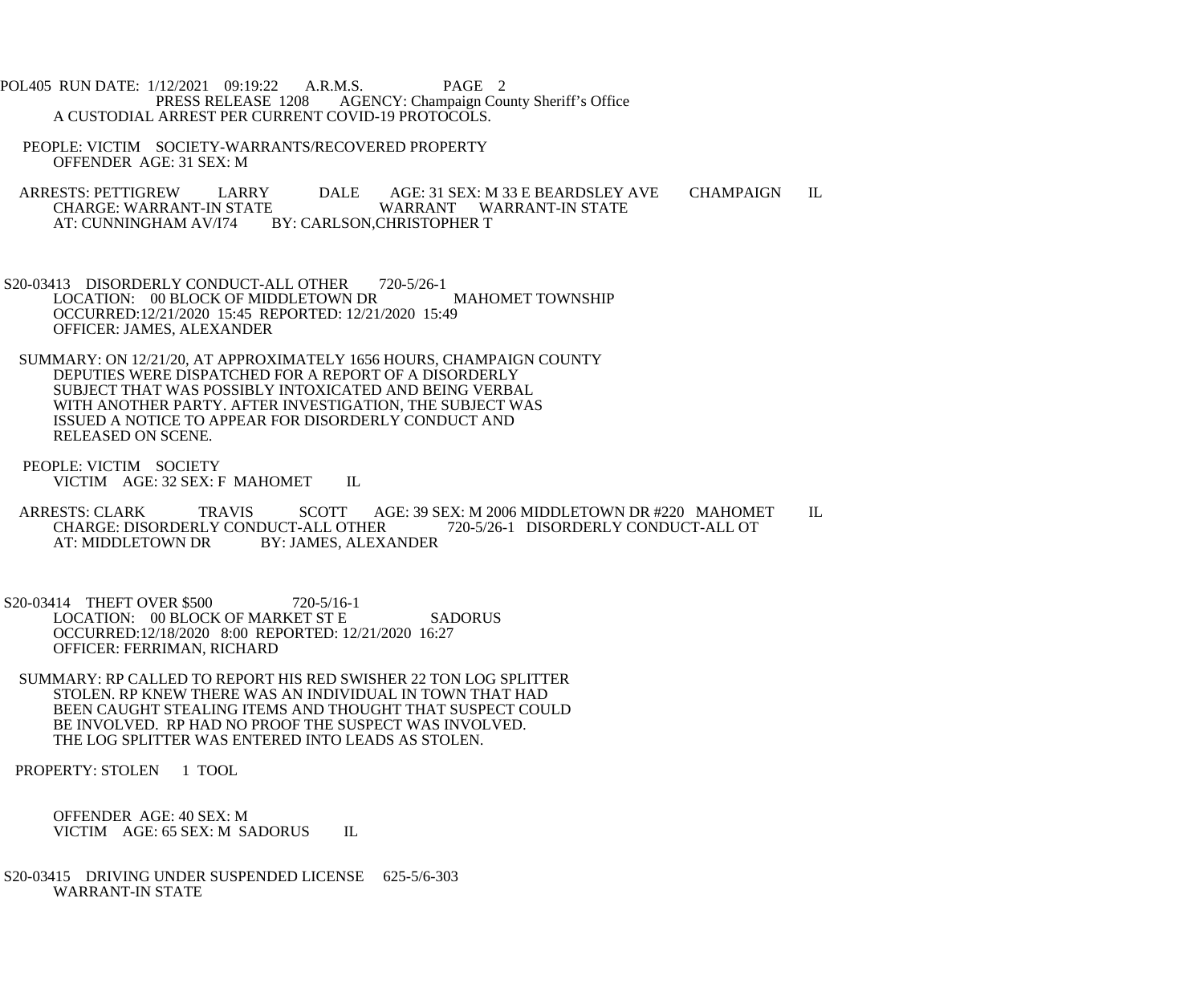POL405 RUN DATE: 1/12/2021 09:19:22 A.R.M.S. PAGE 3<br>PRESS RELEASE 1208 AGENCY: Champaign Cou AGENCY: Champaign County Sheriff's Office OPERATE UNINSURED MOTOR VEHICLE 625-5/3-707 LOCATION: 00 BLOCK OF LIBERTY AV/W WHEAT A RANTOUL OCCURRED:12/21/2020 20:52 REPORTED: 12/21/2020 20:53 OFFICER: DOEGE, TAYLOR

 SUMMARY: ON 12/21/2020 AT APPROXIMATELY 2053 HOURS CHAMPAIGN COUNTY SHERIFF'S OFFICE CONDUCTED A TRAFFIC STOP AT ROUTE 45 AND NORTH ROAD IN RANTOUL TOWNSHIP. DEPUTIES ISSUED AN NTA FOR A CHAMPAIGN COUNTY WARRANT AND ALSO TWO CITATIONS.

PEOPLE: VICTIM SOCIETY

ARRESTS: BUCHANAN ARRIYON L AGE: 23 SEX: M 1503 KILER APT #204 CHAMPAIGN IL CHARGE: WARRANT WARRANT WARRANT-IN STATE WARRANT WARRANT-IN STATE<br>BY: DOEGE. TAYLOR AT: LIBERTY AV/WHEAT AV BUCHANAN ARRIYON L AGE: 23 SEX: M 1503 KILER APT #204 CHAMPAIGN IL CHARGE: DRIVING UNDER SUSPENDED L CHARGE: DRIVING UNDER SUSPENDED LICENSE<br>AT: LIBERTY AV/WHEAT AV BY: DOEGE, TAYLOR AT: LIBERTY AV/WHEAT AV BY<br>BUCHANAN ARRIYON L AGE: 23 SEX: M 1503 KILER APT #204 CHAMPAIGN IL<br>VEHICLE 625-5/3-707 OPERATE UNINSURED MOTOR V CHARGE: OPERATE UNINSURED MOTOR VEHICLE<br>AT: LIBERTY AV/WHEAT AV BY: DOEGE. TAYLOR AT: LIBERTY AV/WHEAT AV

S20-03416 BURGLARY RESIDENTIAL 720-5/19-3 LOCATION: 00 BLOCK OF CUNNINGHAM AV SOMER TOWNSHIP OCCURRED:12/21/2020 15:20 REPORTED: 12/21/2020 22:02 OFFICER: FROMM, DANIEL

 SUMMARY: ON MONDAY, 12/21/20, CHAMPAIGN COUNTY SHERIFF'S DEPUTIES WERE DISPATCHED TO URBANA TOWNSHIP FOR A REPORT OF A RESIDENTIAL BURGLARY. DEPUTIES INVESTIGATED THE INCIDENT. NO ARRESTS HAVE BEEN MADE.

PROPERTY: STOLEN 1 BOOK / MAGAZINE

- STOLEN DOCUMENTS / RECEIPTS
- STOLEN 1 TELEVISION
- STOLEN 1 ELECTRONIC EQUIPMENT
- STOLEN 1 ELECTRONIC EQUIPMENT
- STOLEN 1 CLOTHING-NOT FURS

 OFFENDER SEX: RACE: HEIGHT: 000 WEIGHT: 000 HAIR: EYES: VICTIM AGE: 55 SEX: M URBANA IL

S20-03417 CRIMINAL DAMAGE TO PROPERTY 720-5/21-1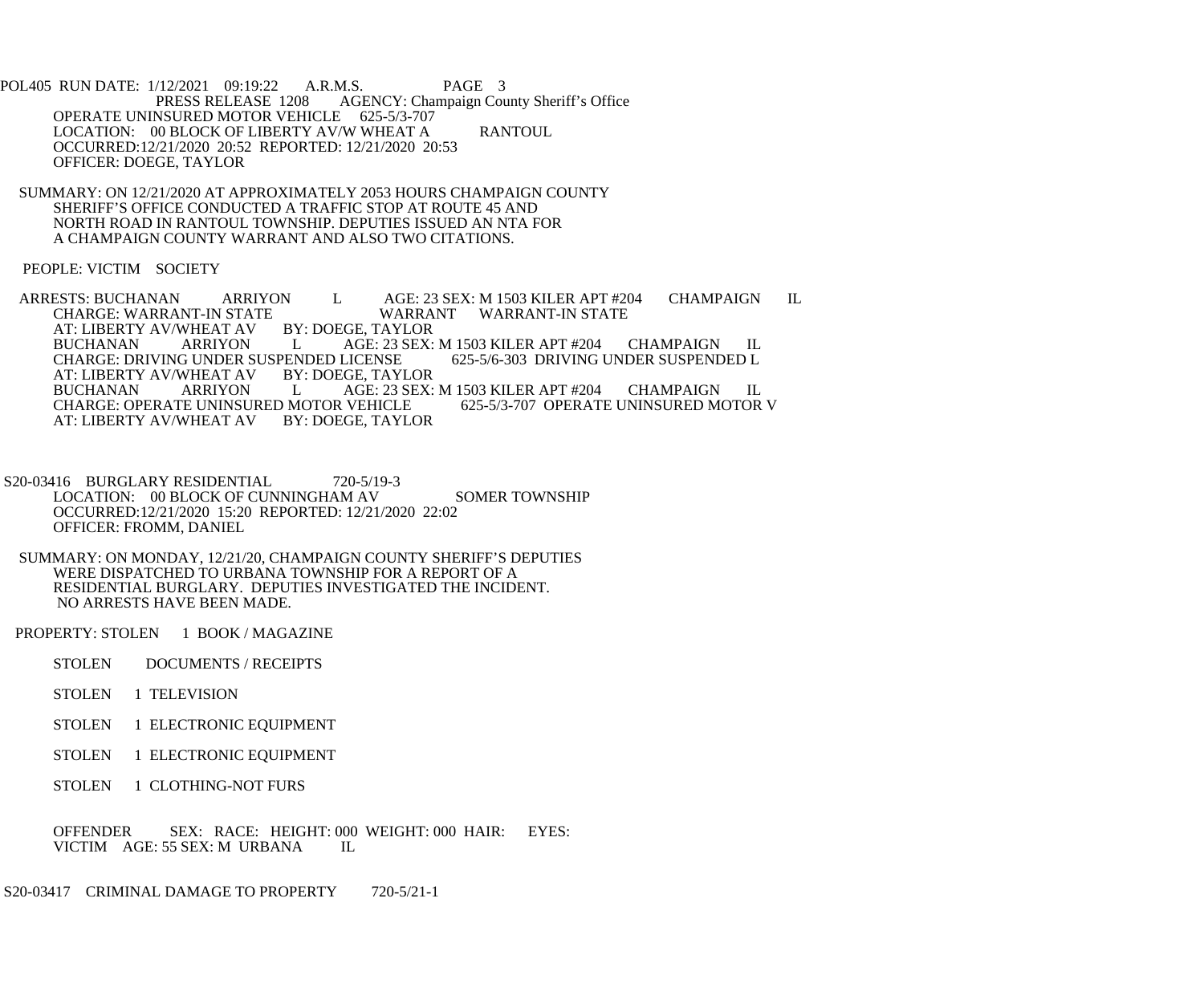POL405 RUN DATE: 1/12/2021 09:19:22 A.R.M.S. PAGE 4<br>PRESS RELEASE 1208 AGENCY: Champaign Cou AGENCY: Champaign County Sheriff's Office LOCATION: 00 BLOCK OF CHURCH ST E SAVOY OCCURRED:12/15/2020 13:00 REPORTED: 12/22/2020 6:47 OFFICER: GABRA, KEROLOS

 SUMMARY: THE VICTIM ADVISED AN UNKNOWN INDIVIDUAL DAMAGED THE DOWNSPOUTS ON HIS SILOS. NO SUSPECT INFORMATION AT THIS TIME.

PROPERTY: DAMAGED 2 FARM EQUIPMENT

 OFFENDER SEX: RACE: HEIGHT: 000 WEIGHT: 000 HAIR: EYES: VICTIM AGE: 58 SEX: M THOMASBORO IL

S20-03418 DECEPTIVE PRACTICES 720-5/17-1<br>OBSTRUCTING IDENTIFICATION 720-5/31-4.5 OBSTRUCTING IDENTIFICATION 720-5<br>THEFT \$500 AND UNDER 720-5/16-1 THEFT \$500 AND UNDER WARRANT-IN STATE LOCATION: 00 BLOCK OF FOUNTAIN VALLEY RANTOUL TWP OCCURRED:12/22/2020 0:01 REPORTED: 12/22/2020 7:53 OFFICER: CARLSON,CHRISTOPHER T

- SUMMARY: ON 12/22/2020 AT APPROXIMATELY 0758 HOURS, A CHAMPAIGN COUNTY SHERIFF DEPUTY WAS DISPATCHED TO AN ADDRESS IN RANTOUL TOWNSHIP FOR A REPORTED DECEPTIVE PRACTICE. UPON ARRIVAL, STATEMENTS WERE GATHERED FROM ALL INVOLVED PARTIES. DURING THE COURSE OF INVESTIGATION, ONE OF THE SUSPECTS WAS FOUND TO HAVE AN ACTIVE CHAMPAIGN COUNTY WARRANT (2020CF000159 \$5,000/10%). THE SUSPECT WAS PLACED UNDER ARREST FOR THE WARRANT AND TRANSPORTED TO THE CHAMPAIGN COUNTY SATELLITE JAIL.
- PROPERTY: 1 CURRENCY-NOT CHECKS/BOND
- PEOPLE: VICTIM SOCIETY-WARRANTS/RECOVERED PROPERTY OFFENDER AGE: 40 SEX: M VICTIM AGE: 61 SEX: M RANTOUL IL

 ARRESTS: SINK KELLIE E AGE: 26 SEX: F 405 BIGGS LN CHRISTOPHER IL CHARGE: WARRANT-IN STATE WARRANT WARRANT-IN STATE<br>AT: 56 FOUNTAIN VALLEY BY: CARLSON.CHRISTOPHER T BY: CARLSON, CHRISTOPHER T

S20-03420 THEFT-RETAIL 720-5/16-25 LOCATION: 00 BLOCK OF LINCOLN ST N PHILO OCCURRED:12/22/2020 11:55 REPORTED: 12/22/2020 11:55 OFFICER: MAYO, NICHOLAS

 SUMMARY: ON 12-22-20 DEPUTIES WERE DISPATCHED TO A STORE IN PHILO FOR AN EMPLOYEE WHO WAS OBSERVED VIA VIDEO SURVEILLANCE STEALING MONEY FROM THE BUSINESS. DEPUTIES COLLECTED THE EVIDENCE AND